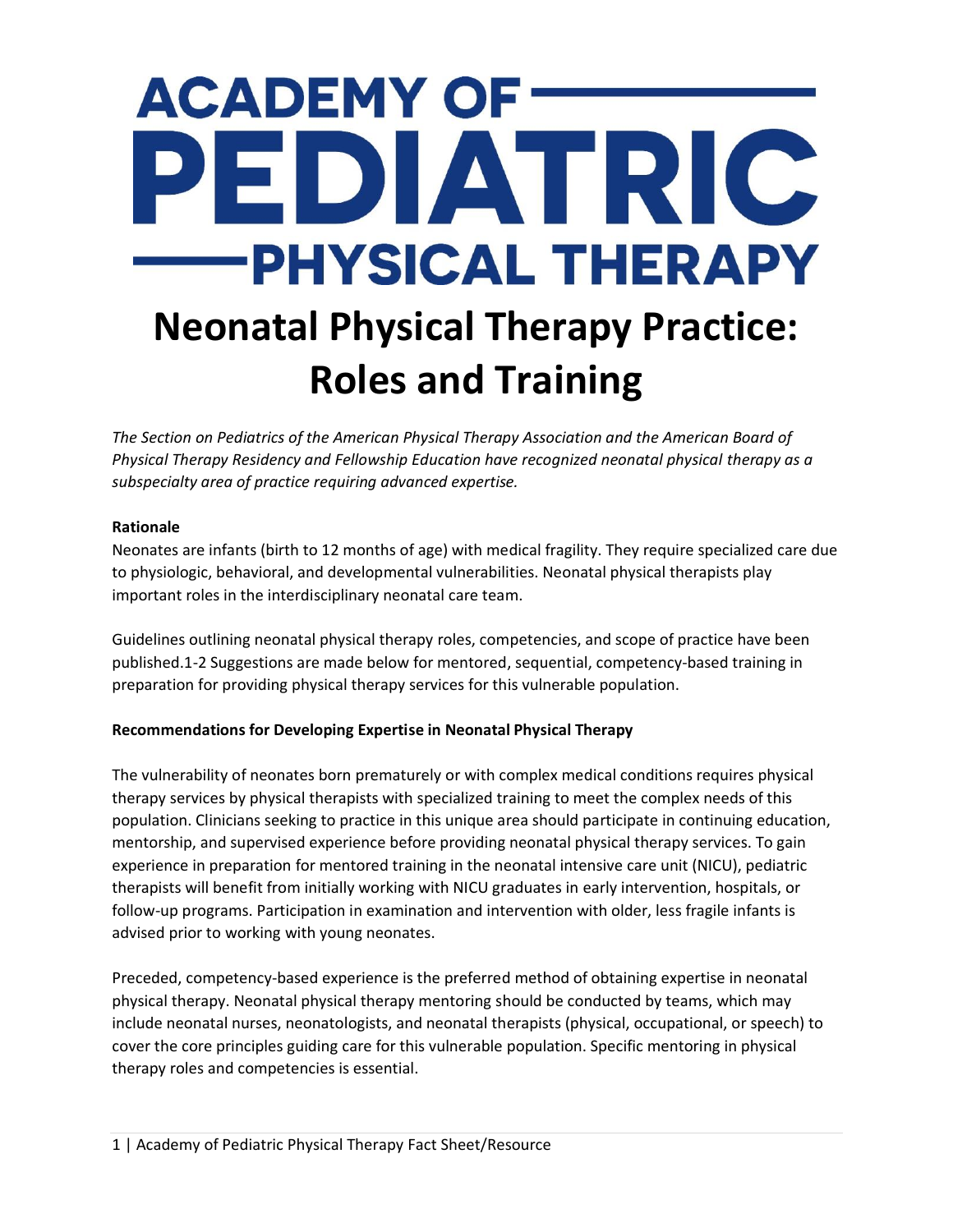## **The Physical Therapist's Roles and Responsibilities in Neonatal Physical Therapy:**

- Screen neonates to determine needs for physical therapy referral.
- Examine neonates and interpret findings.
- Develop and implement a plan to prevent neurobehavioral disorganization and complications of prematurity in multiple systems.
- Design, implement, and evaluate the efficacy of intervention plans in collaboration with the family and medical team.
- Develop and implement discharge plans in collaboration with the family, medical team, and community resources.
- Consult with providers of specialized equipment or services in preparation for community-based care.
- Consult and collaborate with health care professionals, families, policy makers, and community organizations to advocate for services to support the development of neonates.
- Incorporate evidence-based literature into neonatal practice.
- Communicate, demonstrate, and evaluate neonatal physical therapy care procedures with NICU professionals and other caregivers.
- Develop a physical therapy risk management plan.
- Evaluate the effectiveness of a neonatal physical therapy program.

## **Knowledge and Skills Required**

#### Knowledge

- Theoretical Principles that guide physical therapy practice in the NICU:
	- o Family-centered care
	- o Synactive theory of development¤ Dynamic systems theory
	- $\circ$  Theory of neuronal group selection¤ International Classification of Functioning, Disability and Health (ICF)
- Typical development of:
	- o Central nervous system and musculoskeletal system
	- o Behavioral state regulation and behavioral stress cues
	- o Motor and sensory skills
	- o Social development and infant/parent interaction
	- o Early cognitive development and learning opportunities in infancy
- Developmental outcomes of neonatal at developmental risk:
	- o Infants born preterm
	- o Infants born at low birth weight
	- o Infants with genetic conditions
	- o Infants with cardiovascular and pulmonary conditions
	- o Infants with neonatal brain injury
- Evidence for neonatal assessments and interventions
- Effective strategies for communication:
	- o Teaming
	- o Consulting with other professionals
	- o Providing family education on a culturally sensitive manner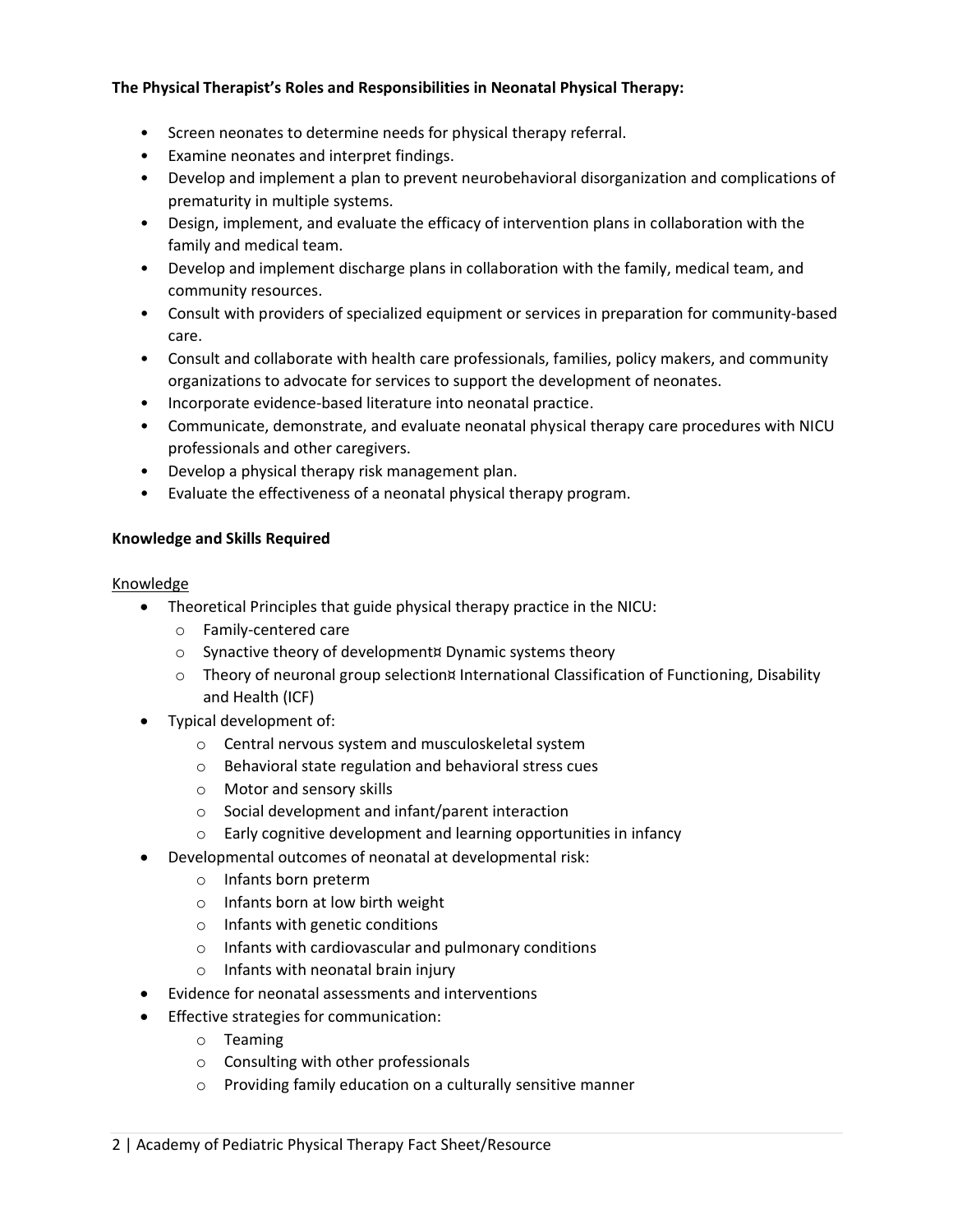- Examination procedures for neonates:
	- o Determining physiologic and behavioral readiness for neonatal physical therapy examination
	- o Monitoring autonomic, behavioral state, and motor stability throughout an examination
	- o Conducting observational examination techniques
	- o Administrating minimal contact examination techniques
	- o Determining when standardized assessment is safe to perform and clinically warranted
	- $\circ$  Providing standardized assessments developed for neonates born preterm or at term gestation
	- o Determining the need for and completing oral motor or feeding readiness assessments
- Safe and effective interventions:
	- o Positioning to support alignment and movement
	- o Handling to support development and daily activities
	- $\circ$  Splinting to provide support for alignment and manage atypical postures or tone
	- o Providing oral motor intervention in preparation for oral feeding
	- $\circ$  Developing and implementing parent/caregiver education programs for adult learners with diverse backgrounds
	- $\circ$  Developing and implementing environmental modification to support behavioral state regulation
- Educating/consulting others:
	- o Collaborating as part of an interdisciplinary development team
	- $\circ$  Communicating with physicians, occupational therapists, speech language pathologists, respiratory therapists, child life, social workers, and other professionals
	- o Planning for discharge, including community resources, car seats, and other equipment or therapy needs
	- o Communicating with family members form diverse backgrounds

### Skills